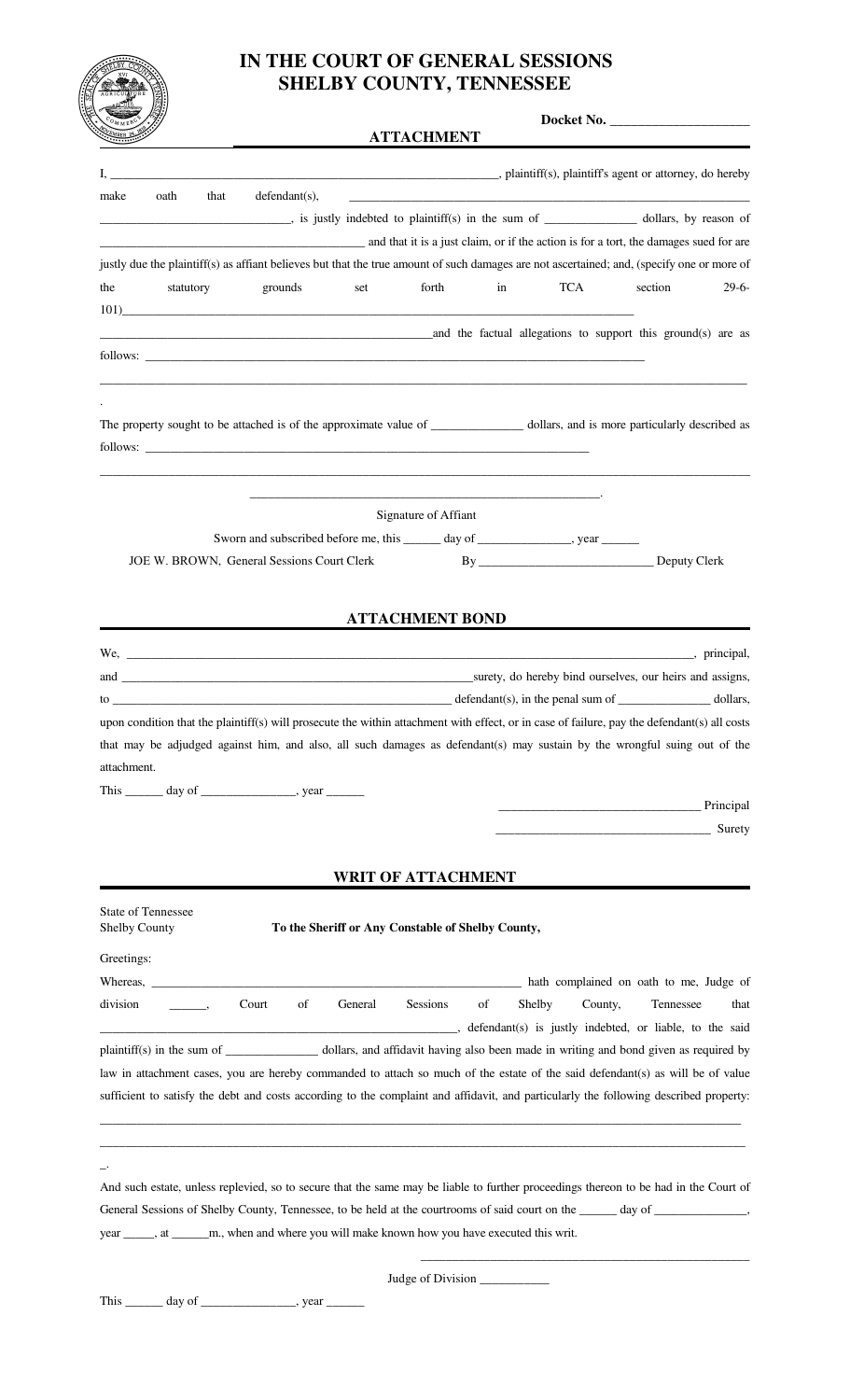## **BILL OF COSTS**

| <b>General Sessions Court</b> |  |
|-------------------------------|--|
|                               |  |

| $\begin{tabular}{lllllll} Interest. & & & \multicolumn{3}{l}{{\small\textrm{Interest}}}\xspace & & \multicolumn{3}{l}{\textbf{Interest}}\xspace & \multicolumn{3}{l}{\textbf{Interest}}\xspace & \multicolumn{3}{l}{\textbf{Interest}}\xspace & \multicolumn{3}{l}{\textbf{Interest}}\xspace & \multicolumn{3}{l}{\textbf{Interest}}\xspace & \multicolumn{3}{l}{\textbf{Interest}}\xspace & \multicolumn{3}{l}{\textbf{Interest}}\xspace & \multicolumn{3}{l}{\textbf{Interest}}\xspace & \multicolumn{3}{l}{\textbf{Interest}}\xspace$ |                                                                                                 |
|------------------------------------------------------------------------------------------------------------------------------------------------------------------------------------------------------------------------------------------------------------------------------------------------------------------------------------------------------------------------------------------------------------------------------------------------------------------------------------------------------------------------------------------|-------------------------------------------------------------------------------------------------|
|                                                                                                                                                                                                                                                                                                                                                                                                                                                                                                                                          |                                                                                                 |
|                                                                                                                                                                                                                                                                                                                                                                                                                                                                                                                                          |                                                                                                 |
|                                                                                                                                                                                                                                                                                                                                                                                                                                                                                                                                          |                                                                                                 |
|                                                                                                                                                                                                                                                                                                                                                                                                                                                                                                                                          |                                                                                                 |
|                                                                                                                                                                                                                                                                                                                                                                                                                                                                                                                                          |                                                                                                 |
|                                                                                                                                                                                                                                                                                                                                                                                                                                                                                                                                          |                                                                                                 |
|                                                                                                                                                                                                                                                                                                                                                                                                                                                                                                                                          |                                                                                                 |
| Order & Publication                                                                                                                                                                                                                                                                                                                                                                                                                                                                                                                      |                                                                                                 |
| Total $\frac{1}{2}$                                                                                                                                                                                                                                                                                                                                                                                                                                                                                                                      |                                                                                                 |
|                                                                                                                                                                                                                                                                                                                                                                                                                                                                                                                                          |                                                                                                 |
|                                                                                                                                                                                                                                                                                                                                                                                                                                                                                                                                          | <b>ORDER OF PUBLICATION</b>                                                                     |
| The defendant                                                                                                                                                                                                                                                                                                                                                                                                                                                                                                                            |                                                                                                 |
|                                                                                                                                                                                                                                                                                                                                                                                                                                                                                                                                          | being a non-resident, it is hereby ordered that publication be made for four weeks in the Daily |
|                                                                                                                                                                                                                                                                                                                                                                                                                                                                                                                                          |                                                                                                 |
| in Memphis, on the _______ day of __________, year _____.                                                                                                                                                                                                                                                                                                                                                                                                                                                                                |                                                                                                 |
| Judge                                                                                                                                                                                                                                                                                                                                                                                                                                                                                                                                    |                                                                                                 |
|                                                                                                                                                                                                                                                                                                                                                                                                                                                                                                                                          |                                                                                                 |
|                                                                                                                                                                                                                                                                                                                                                                                                                                                                                                                                          |                                                                                                 |
|                                                                                                                                                                                                                                                                                                                                                                                                                                                                                                                                          |                                                                                                 |
|                                                                                                                                                                                                                                                                                                                                                                                                                                                                                                                                          |                                                                                                 |
|                                                                                                                                                                                                                                                                                                                                                                                                                                                                                                                                          |                                                                                                 |
|                                                                                                                                                                                                                                                                                                                                                                                                                                                                                                                                          |                                                                                                 |
|                                                                                                                                                                                                                                                                                                                                                                                                                                                                                                                                          |                                                                                                 |
|                                                                                                                                                                                                                                                                                                                                                                                                                                                                                                                                          |                                                                                                 |
|                                                                                                                                                                                                                                                                                                                                                                                                                                                                                                                                          |                                                                                                 |
| Plaintiff(s)                                                                                                                                                                                                                                                                                                                                                                                                                                                                                                                             |                                                                                                 |
| VS.                                                                                                                                                                                                                                                                                                                                                                                                                                                                                                                                      |                                                                                                 |
| Defendant(s)                                                                                                                                                                                                                                                                                                                                                                                                                                                                                                                             |                                                                                                 |
|                                                                                                                                                                                                                                                                                                                                                                                                                                                                                                                                          |                                                                                                 |
|                                                                                                                                                                                                                                                                                                                                                                                                                                                                                                                                          | <b>WRIT OF ATTACHMENT</b>                                                                       |
|                                                                                                                                                                                                                                                                                                                                                                                                                                                                                                                                          | Court of General Sessions                                                                       |
|                                                                                                                                                                                                                                                                                                                                                                                                                                                                                                                                          |                                                                                                 |
|                                                                                                                                                                                                                                                                                                                                                                                                                                                                                                                                          |                                                                                                 |
|                                                                                                                                                                                                                                                                                                                                                                                                                                                                                                                                          |                                                                                                 |
|                                                                                                                                                                                                                                                                                                                                                                                                                                                                                                                                          | JOE W. BROWN, Clerk                                                                             |
|                                                                                                                                                                                                                                                                                                                                                                                                                                                                                                                                          |                                                                                                 |
| Deputy Clerk                                                                                                                                                                                                                                                                                                                                                                                                                                                                                                                             |                                                                                                 |
|                                                                                                                                                                                                                                                                                                                                                                                                                                                                                                                                          |                                                                                                 |
|                                                                                                                                                                                                                                                                                                                                                                                                                                                                                                                                          |                                                                                                 |
|                                                                                                                                                                                                                                                                                                                                                                                                                                                                                                                                          | Came to hand same day issued and executed by levying this writ upon and attaching the           |
| within described property as commanded.                                                                                                                                                                                                                                                                                                                                                                                                                                                                                                  |                                                                                                 |
| This _______ day of ____________, year ________                                                                                                                                                                                                                                                                                                                                                                                                                                                                                          |                                                                                                 |
|                                                                                                                                                                                                                                                                                                                                                                                                                                                                                                                                          |                                                                                                 |
| Sheriff/ Private Process Server                                                                                                                                                                                                                                                                                                                                                                                                                                                                                                          |                                                                                                 |
|                                                                                                                                                                                                                                                                                                                                                                                                                                                                                                                                          |                                                                                                 |
|                                                                                                                                                                                                                                                                                                                                                                                                                                                                                                                                          |                                                                                                 |
|                                                                                                                                                                                                                                                                                                                                                                                                                                                                                                                                          |                                                                                                 |
|                                                                                                                                                                                                                                                                                                                                                                                                                                                                                                                                          |                                                                                                 |
|                                                                                                                                                                                                                                                                                                                                                                                                                                                                                                                                          |                                                                                                 |
|                                                                                                                                                                                                                                                                                                                                                                                                                                                                                                                                          |                                                                                                 |
|                                                                                                                                                                                                                                                                                                                                                                                                                                                                                                                                          |                                                                                                 |